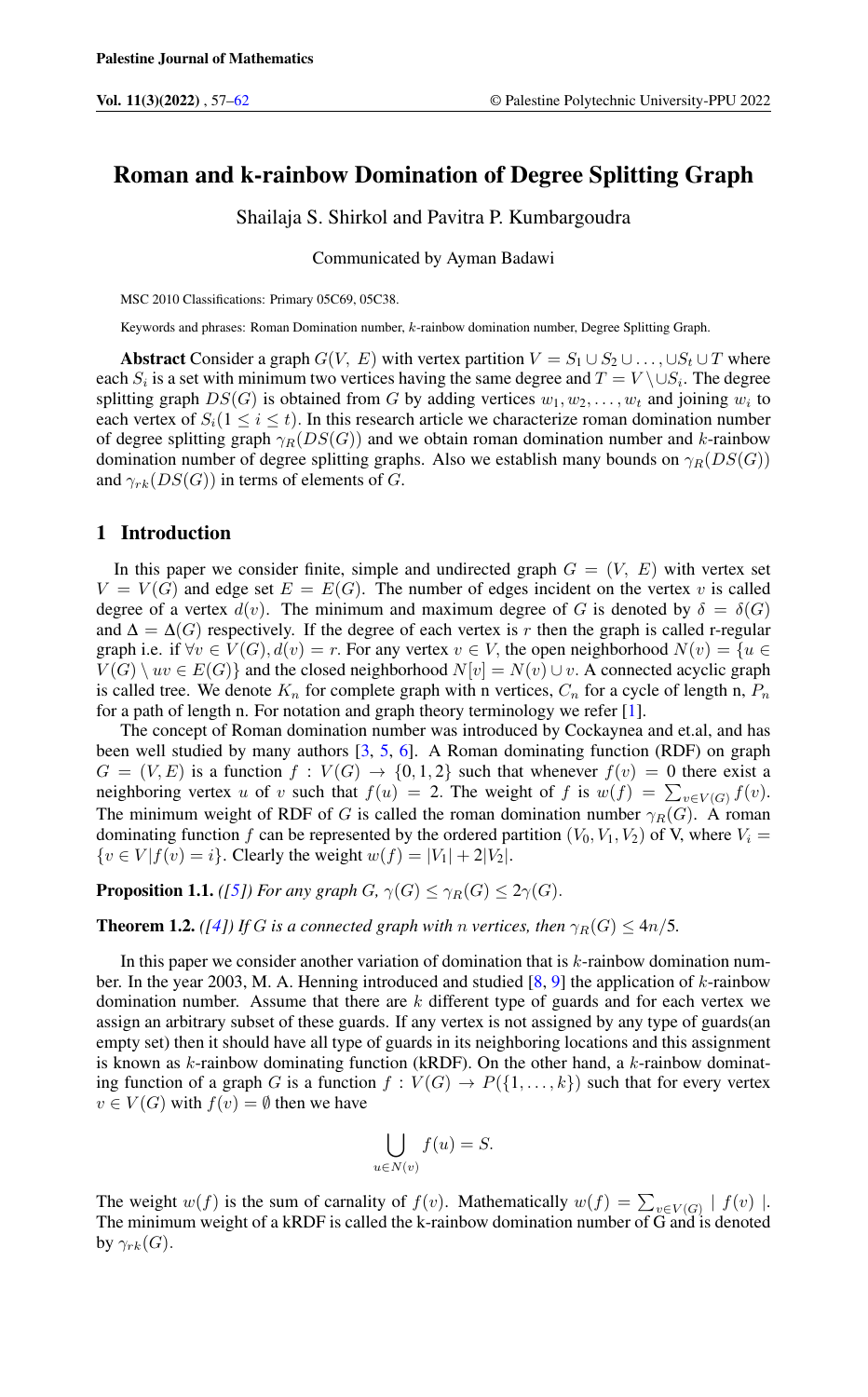

**Figure 1.** Example for 2-rainbow dominating function. Here  $\gamma_{2r}(G) = 4$ .

In 2004, R. Ponraj and S Somasundaram defined degree splitting graph [\[2\]](#page-5-8). Let  $G(V, E)$  be a graph with vertex partition  $V = S_1 \cup S_2 \cup \ldots \cup S_t \cup T$  where each  $S_i (1 \leq i \leq t)$  is a set of minimum two vertices having the same degree and  $T = V \setminus \cup S_i$ . The degree splitting graph of G is denoted by  $DS(G)$  is obtained from G by adding vertices  $w_1, w_2, \ldots, w_t$  and joining  $w_i$  to each vertex of  $S_i(1 \leq i \leq t)$ .



Figure 2. Example of Degree Splitting Graph.

Later B. Basavangouda, P. V. Patil and S. M. Hosamani [\[7\]](#page-5-9) worked on Domination in Degree Spliting graph. They studied variation in domination from the graph  $G$  to the degree splitting graph  $DS(G)$ . They established  $\gamma(DS(G)) \leq \lceil \frac{p}{2} \rceil$ ,  $\gamma(DS(G)) \leq |W_i \bigcup T|$ . Also they worked on Domatic number of  $DS(G)$  found some bounds.

In this article, initially we determine numerical value of roman domination and k-rainbow domination number for some graphs. We also obtain some bounds for  $\gamma_R(DS(G))$  and  $\gamma_{rk}(DS(G))$ .

#### 2 Roman Domination Number of Degree Splitting Graph

**Theorem 2.1.** *If*  $G = P_n$  *be a path on n vertices, then* 

$$
\gamma_R(DS(P_n))=4
$$

*Proof.* Let  $G = P_n$  be a path with  $V(G) = \{v_i : 1 \le i \le n\}$ . Let  $S_1$  and  $S_2$  are the two partition of  $V(G)$  such that  $S_1 = \{v_1, v_n\}$  and  $S_2 = \{v_i : 2 \le i \le n-1\}$ . Clearly  $DS(G)$  is obtained by adding two vertices  $w_1$  and  $w_2$  to  $V(G)$  and connecting two vertices  $v_1$  and  $v_n$  to  $w_1$  and all vertices of  $\{v_2, v_3, \ldots, v_{n-1}\}$  to  $w_2$ . Then  $|V(DS(G))| = n + 2$  and  $|E(DS(G))| = 2n + 1$ . Let us define a roman dominating function  $g: V(DS(P_n)) \to \{0, 1, 2\}$  with minimum weight such that  $f(v_i) = 0, f(w_1) = f(w_2) = 2$ , Hence  $\gamma_R(DS(P_n)) = 4$ .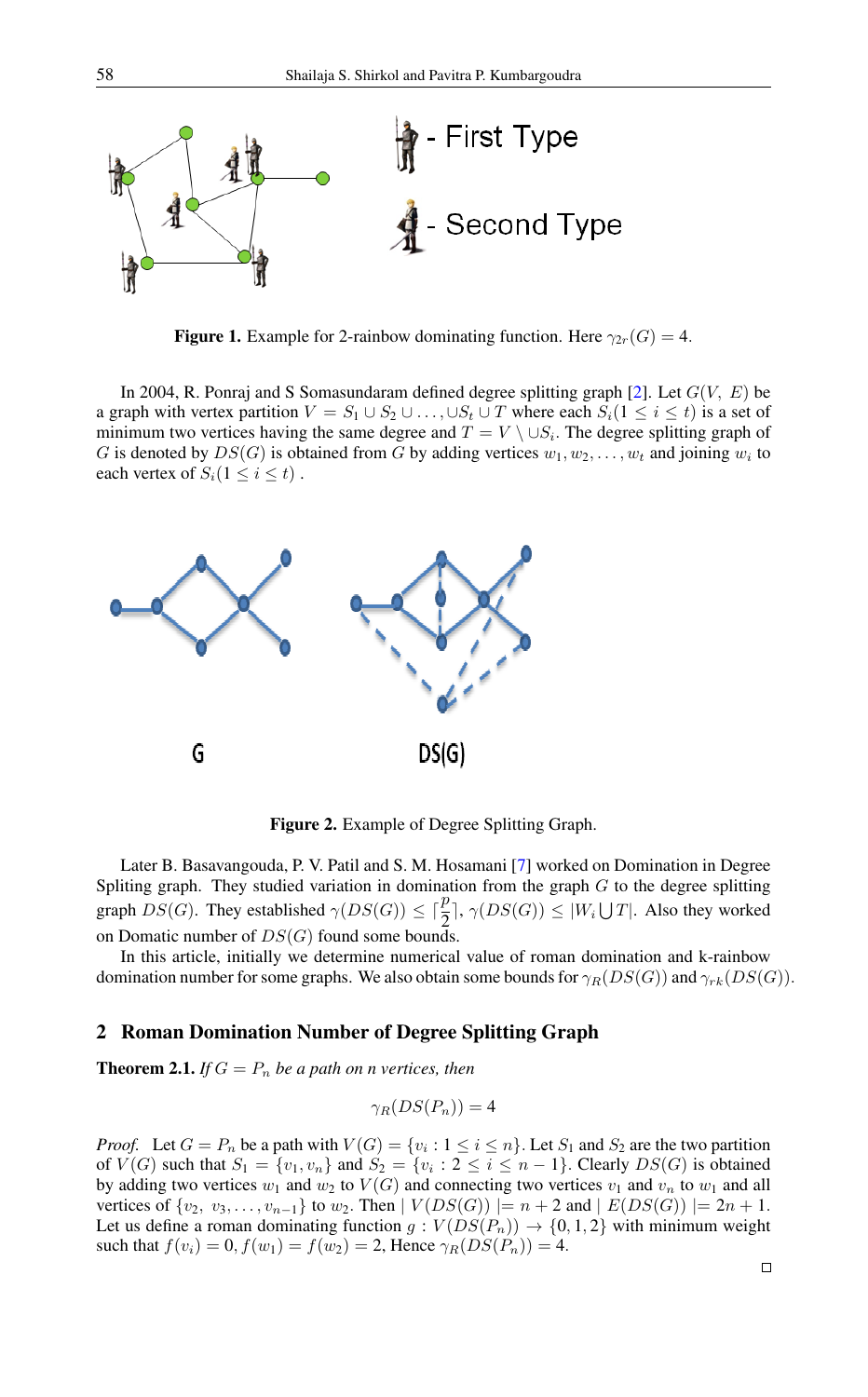**Theorem 2.2.** *If* G *be any* r *regular graph then*  $\gamma_R(DS(G)) = 2$ .

*Proof.* Given G be any r-regular graph with vertex set  $\{v_1, v_2, \ldots, v_n\}$ . Then  $DS(G) = G + K_1$ and  $\triangle(DS(G)) = p - 1$ . Let us define roman dominating function  $f: V(DS(G)) \rightarrow \{0, 1, 2\}$ with minimum weight such that  $f(v_i) = 0$ ,  $\forall v \in V(G)$  and  $f(w_1) = 2$ . Hence  $\gamma_{rk}(DS(G)) =$ 2.  $\Box$ 

## **Theorem 2.3.** For any graph  $G$ ,  $\gamma_R(DS(G)) \leq 2 \mid w_i \bigcup T \mid$ .

*Proof.* Let G be any graph with p vertices. By the definition of degree splitting of graph  $DS(G)$ ,  $V(DS(G)) = \{S_1, S_2, \ldots, S_t, T\}$  where each  $S_i, 1 \le i \le t$  and T is as defined in the definition. Case 1:  $T = \emptyset$  Since each  $w_i, 1 \le i \le t$  is independent in  $DS(G)$  and clearly the set containing each  $w_i$  will be the maximal independent set in  $DS(G)$ . Hence  $\gamma_R(DS(G)) \leq 2 \mid w_i \mid$ Case 2:  $T \neq \emptyset$ . Clearly there exist at least one vertex  $v_i$  in G of degree r and no other vertex of same degree i.e.  $v_i \notin S_i$ ;  $1 \leq i \leq t$ . Since G is induced subgraph of  $DS(G)$ , to define roman dominating function  $f(v_i \neq 0)$ . Hence

$$
\gamma_R(DS(G))\leq 2\mid w_i\bigcup T\mid.
$$

**Theorem 2.4.** *For any graph G with p vertices,*  $\gamma_R(DS(G)) \leq 2\lceil \frac{p}{2} \rceil$ *.* 

*Proof.* To prove the results we have the following cases.

Case 1: If  $T = \emptyset$ , then G has atmost  $S_i \leq \frac{p}{2}$  $\frac{p}{2}$ . Hence  $w_i \leq \frac{p}{2}$  $\frac{p}{2}$ . Therefore by previous Theorem, we get,

$$
\gamma_R(DS(G)) \le 2. \mid w_i \mid \le 2\frac{p}{2} \le 2\lceil \frac{p}{2} \rceil.
$$
  
Case 2: If  $T \ne \emptyset$ . Then G has atmost  $S_i \le \frac{p}{2} - T$ . Hence  $w_i \le \frac{p}{2} - T$ . We have,  

$$
\gamma_R(DS(G)) \le 2. \mid w_i + T \mid \le 2 \mid \frac{p}{2} - T + T \mid 2 \le \frac{p}{2} \le \lceil \frac{p}{2} \rceil.
$$

**Theorem 2.5.** Let G be any graph then  $\gamma_R(G) \cdot \gamma_R(DS(G)) \leq 2 \mid w_i \mid$ .

*Proof.* Let G be any graph with p vertices. By the definition of degree splitting of graph  $DS(G)$ ,  $V(DS(G)) = \{S_1, S_2, \ldots, S_t, T\}$  where each  $S_i, 1 \le i \le t$  and T is as defined in the definition.

Since each  $w_i, 1 \leq i \leq t$  is independent in  $DS(G)$  and clearly the set containg each  $w_i$  will be the maximal independent set in  $DS(G)$ . Hence  $\gamma_R(DS(G)) \leq 2 \mid w_i \mid$ 

$$
\gamma_R(G).\gamma_R(DS(G)) \leq \gamma_R(G).2 \mid w_i \mid.
$$

**Theorem 2.6.** For any graph G,  $\gamma_R(G) \cdot \gamma_R(DS(G)) \leq \frac{8 \cdot p \cdot (p+1)}{5}$ 5

*Proof.* E. J. Cockayne et al. [\[5\]](#page-5-3) showed that  $\gamma(G) \leq \gamma_R(G) \leq 2\gamma(G)$ , for any connected graph G with  $p$  vertices. Clearly by  $[2]$  we obtain,

$$
\gamma_R(G)\cdot\gamma_R(DS(G)) \le 2.\gamma(G).2.\gamma(DS(G))
$$
  
\n
$$
\le 4.\gamma(G).\gamma(DS(G))
$$
  
\n
$$
\le 4.\gamma(G).\lceil \frac{p}{2} \rceil
$$
  
\n
$$
\le 4.\frac{4p}{5}.\lceil \frac{p}{2} \rceil
$$
  
\n
$$
\le 16.\frac{p}{5}.\frac{p+1}{2}
$$
  
\n
$$
\le \frac{8.p.(p+1)}{5}
$$

 $\Box$ 

 $\Box$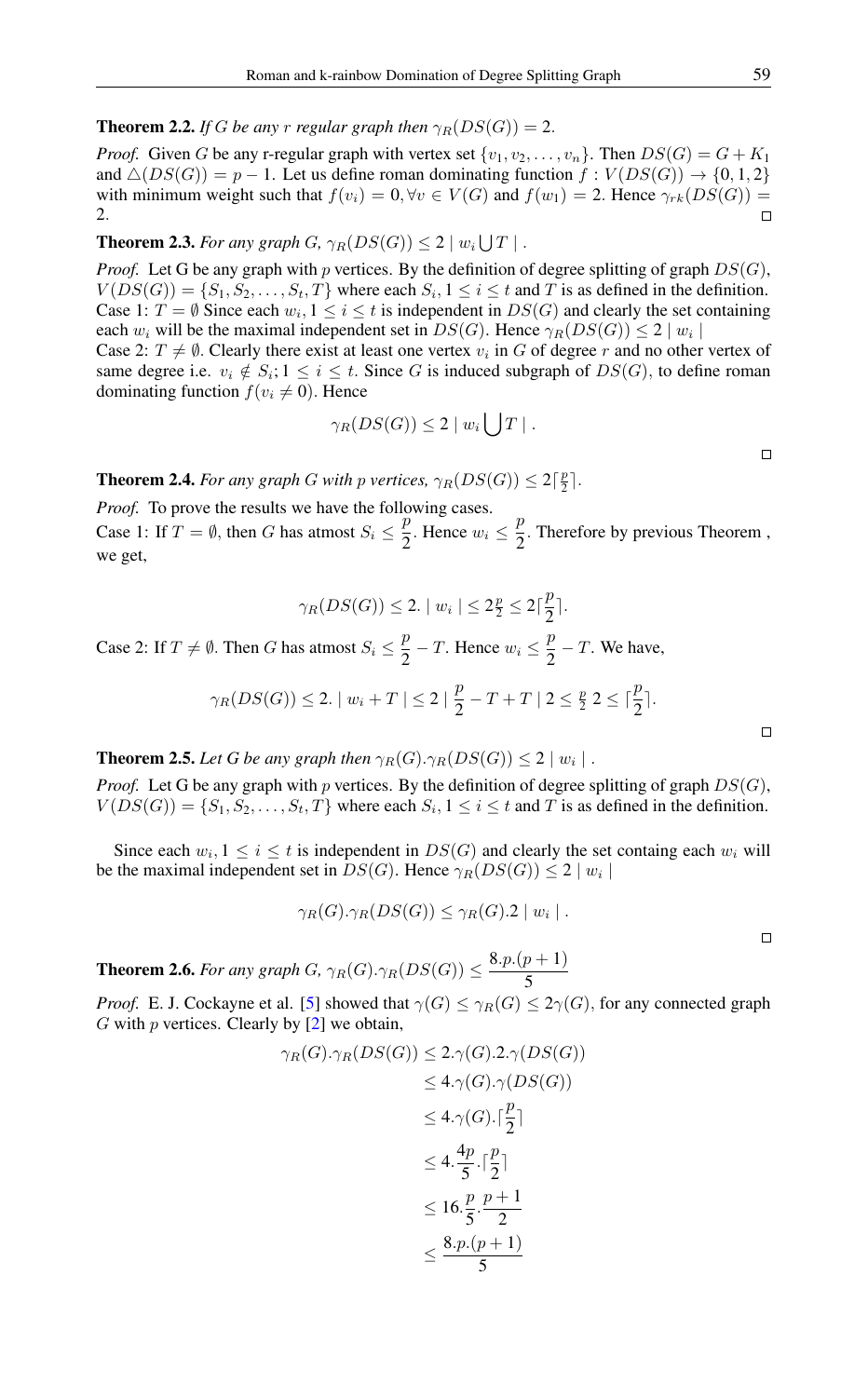**Theorem 2.7.** Let G be any graph then  $\gamma_B(G) < \gamma_B(DS(G))$ . **Theorem 2.8.** Let G be graph of order n,  $\gamma_R(G) = \gamma_R(DS(G))$  iff  $G = K_n$ 

### 3 k-rainbow Domination Number of Degree Splitting Graph

**Lemma 3.1.** *If*  $K_n$  *be a complete graph with n vertices then*  $\gamma_{rk}(DS(K_n)) = min\{k, n+1\}$ *.* 

Proof: Since complete graph  $K_n$  is  $(n - 1)$ -regular graph hence  $DS(K_n)$  is obtained by adding one vertex  $w_1$  and connecting each vertex of  $K_n$  to  $w_1$ . Therefore  $DS(K_n) = K_{n+1}$ .  $\gamma_{rk}(K_n) = min\{k, n\},$  so  $\gamma_{rk}(DS(K_n)) = min\{k, n+1\}.$ 

**Lemma 3.2.** *If*  $C_n$  *be a cycle of length n then*  $\gamma_{rk}(C_n) = min\{k, n+1\}$ .

Proof: Clearly  $DS(C_n) = W_{n+1}$ . Therefore  $\gamma_{rk}(C_n) = min\{k, n+1\}$ .

**Lemma 3.3.** *If*  $K_{m,n}$  *be a complete bipartite graph*  $(m \neq n)$  *and*  $\gamma_{rk}(K_{m,n}) = \gamma_{rk}$  *then*  $\gamma_{rk}(DS(K_{m,n})) \leq \gamma_{rk} + 2.$ 

Proof: The complete bipartite graph  $K_{m, n}$  is  $(n, m)$ – regular graph. The degree splitting graph  $DS(K_{m, n})$  contains  $V(DS(K_{m, n})) = V(K_{m, n}) \cup w_1 \cup w_2$  and each vertex  $v_i, 1 \leq i \leq m,$ joins  $w_1$  and each vertex  $u_i, 1 \le i \le n$ , joins  $w_2$ . Hence  $DS(K_{m, n}) = K_{m+1, n+1} - w_1w_2$ . Let f be a k-rainbow dominating function with minimum weight  $\gamma_{rk}$  of  $K_{m,n}$ . Let us define the k-rainbow dominating function  $g: V(Ds(K_{m,n})) \rightarrow P({1,\ldots,k})$  such that  $g(v_i) =$  $f(v_i), \forall v_i \in V(K_{m, n})$  and  $|g(w_1)| \leq |g(w_2)| \leq 1$ . Hence  $\gamma_{rk}(DS(K_{m, n})) \leq \gamma_{rk} + 2$ .

**Theorem 3.4.** *If*  $G = P_n$  *be a path on n vertices, then* 

$$
\gamma_{rk}(DS(P_n)) = \begin{cases} \gamma_{rk} + 2 & \text{if } n = k \\ \gamma_{rk} + 1 & \text{if } n < k \\ k + 3 & \text{if } n > k. \end{cases}
$$

*Proof.* Let  $G = P_n$  be a path with  $V(G) = \{v_i : 1 \le i \le n\}$ . Let  $S_1$  and  $S_2$  are subset of  $V(G)$ such that  $S_1 = \{v_1, v_n\}$  and  $S_2 = \{v_i : 2 \le i \le n - 1\}$ . Clearly  $DS(G)$  is obtained by adding two vertices  $w_1$  and  $w_2$  to  $V(G)$  and connecting two vertices  $v_1$  and  $v_n$  to  $w_1$  and all vertices of  $\{v_2, v_3, \ldots, v_{n-1}\}$  to  $w_2$ . Then  $|V(DS(G))| = n + 2$  and  $|E(DS(G))| = 2n + 1$ . Now  $f: V(P_n) \to P({1, \ldots, k})$  be a k-rainbow dominating function with minimum weight  $\gamma_{rk}$ . Let us define a k-rainbow dominating function  $g: V(DS(P_n)) \to P({1, \ldots, k})$  with minimum weight the following cases arises,

Case 1:  $n = k$ .

Since 
$$
|f(v_i)| = 1
$$
,  $g(v_i) = f(v_i) \forall v_i \in V(P_n)$  and  $|g(w_1)| = |g(w_2)| = 1$ . Hence  

$$
\gamma_{rk}(DS(P_n)) = \gamma_{rk} + 2.
$$
 (3.1)

Case 2:  $n > k$ Clearly  $d(w_2) = n - 2$ . Hence  $|g(w_1)| = |g(v_1)| = |g(v_n)| = 1$  and  $g(w_2) = \{1, ..., k\}$  $g(v_i) = \emptyset \ \forall \ 2 \leq v_i \leq n$ . Hence

$$
\gamma_{rk}(DS(P_n)) = k + 3. \tag{3.2}
$$

case 3:  $n < k$ Here  $g(v_i) = f(v_i) \forall v_i \in V(P_n) |g(w_1)| = 1$  and  $g(w_2) = \emptyset$  Hence

$$
\gamma_{rk}(DS(P_n)) = \gamma_{rk} + 1. \tag{3.3}
$$

From equations  $(2)$ ,  $(3)$  and  $(4)$ ,

$$
\gamma_{rk}(DS(P_n)) = \begin{cases} \gamma_{rk} + 2 & \text{if } n = k \\ \gamma_{rk} + 1 & \text{if } n < k \\ k + 3 & \text{if } n > k. \end{cases}
$$

 $\Box$ 

 $\Box$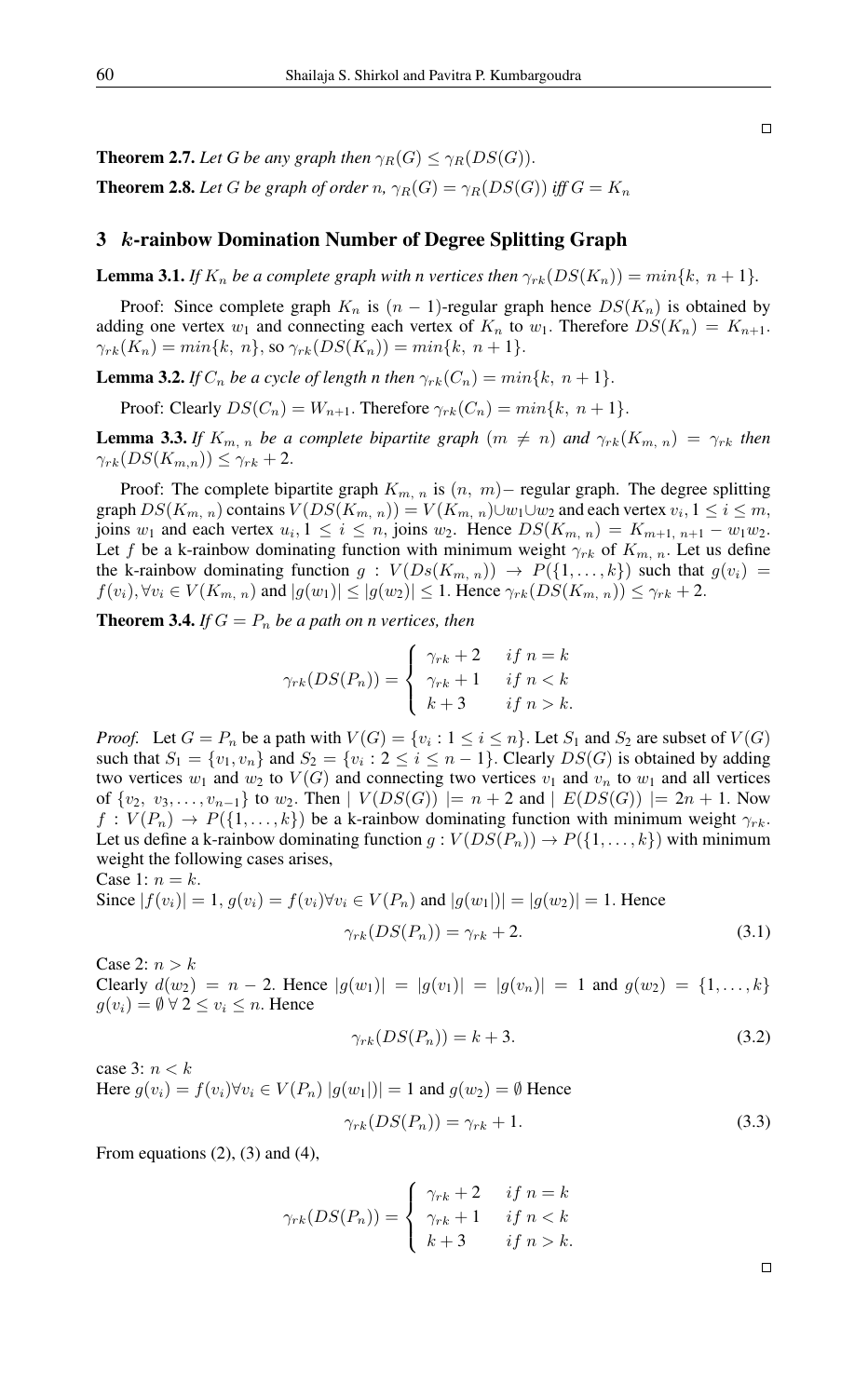**Theorem 3.5.** *If* G *be any* r *regular graph then*  $\gamma_{rk}(DS(G)) = k$ .

*Proof.* Given G be any r-regular graph with ertex set  $\{v_1, v_2, \ldots, v_n\}$ . Then  $DS(G) = G + K_1$ and  $\Delta(DS(G)) = p - 1$ . Let us define k-rainbow dominating function  $f : V(DS(G)) \rightarrow$  $P(1, 2, \ldots, k)$  with minimum weight such that  $f(v_i) = \emptyset, \forall v \in V(G)$  and  $f(w_1) = \{1, 2, \ldots, k\}.$ Hence  $\gamma_{rk}(DS(G)) = k$ .  $\Box$ 

**Theorem 3.6.** For any graph G,  $\gamma_{rk}(DS(G)) \leq k \mid w_i \bigcup T \mid$ .

*Proof.* Let G be any graph with p vertices. By the definition of degree splitting of graph  $DS(G)$ ,  $V(DS(G)) = \{S_1, S_2, \ldots, S_t, T\}$  where each  $S_i, 1 \leq i \leq t$  and T is as defined in the defination. Case 1:  $T = \emptyset$  Since each  $w_i, 1 \leq i \leq t$  is independent in  $DS(G)$  and clearly the set containg each  $w_i$  will be the maximal independent set in  $DS(G)$ . Hence  $\gamma_{rk}(DS(G)) \leq k \mid w_i \mid$ 

Case 2:  $T \neq \emptyset$ . Clearly there exist at least one vertex  $v_i$  in G of degree r and no other vertex of same degree i.e.  $v_i \notin S_i$ ;  $1 \le i \le t$ . Since G is induced subgraph of  $DS(G)$ , to define k-rainbow dominating function  $f(v_i \neq \emptyset)$ . Hence

$$
\gamma_{rk}(DS(G)) \le k \mid w_i \bigcup T \mid . \tag{3.4}
$$

 $\Box$ 

**Theorem 3.7.** *For any graph G with p vertices,*  $\gamma_{rk}(DS(G)) \leq k\lceil \frac{p}{2} \rceil$ *.* 

*Proof.* To prove the results we have the following cases. Case 1: If  $T = \emptyset$ , then G has atmost  $S_i \leq \frac{p}{2}$  $\frac{p}{2}$ . Hence  $w_i \leq \frac{p}{2}$  $\frac{p}{2}$ . Therefore by Theorem 3.7, we get,

$$
\gamma_{rk}(DS(G)) \leq k. \mid w_i \mid \leq k \frac{p}{2} \leq k \lceil \frac{p}{2} \rceil.
$$

Case 2: If  $T \neq \emptyset$ . Then G has atmost  $S_i \leq \frac{p}{2}$  $\frac{p}{2}$  – T. Hence  $w_i \leq \frac{p}{2}$  $\frac{P}{2} - T$ . We have,

$$
\gamma_{rk}(DS(G)) \leq k. \mid w_i + T \mid \leq k \mid \frac{p}{2} - T + T \mid k \leq \frac{p}{2} \mid k \leq \lceil \frac{p}{2} \rceil.
$$

**Theorem 3.8.** Let G be any graph then  $\gamma_{rk}(G) \cdot \gamma_{rk}(DS(G)) \leq k \mid w_i \mid$ .

*Proof.* Let G be any graph with p vertices. By the definition of degree splitting of graph  $DS(G)$ ,  $V(DS(G)) = \{S_1, S_2, \ldots, S_t, T\}$  where each  $S_i, 1 \le i \le t$  and T is as defined in the defination.

Since each  $w_i, 1 \leq i \leq t$  is independent in  $DS(G)$  and clearly the set containg each  $w_i$  will be the maximal independent set in  $DS(G)$ . Hence  $\gamma_{rk}(DS(G)) \leq k \mid w_i \mid$ 

$$
\gamma_{rk}(G).\gamma_{rk}(DS(G)) \leq \gamma_{rk}(G).k \mid w_i \mid . \tag{3.5}
$$

 $\Box$ 

 $\Box$ 

#### 4 Concluding Remarks

In this article we have mainly focused on finding the roman and  $k$  rainbow domination number for degree splitting graph. We obtained some bounds for  $\gamma_R(DS(G))$  and  $\gamma_R(DS(G))$ . The derived results in this paper can be extended to study the roman domination number for  $DS(P(n, 2)), (DS(P(n, 3)), DS(C_n \Box C_m)), DS(C_n \Box P_m)$  and  $DS(P_n \Box P_m)$ .